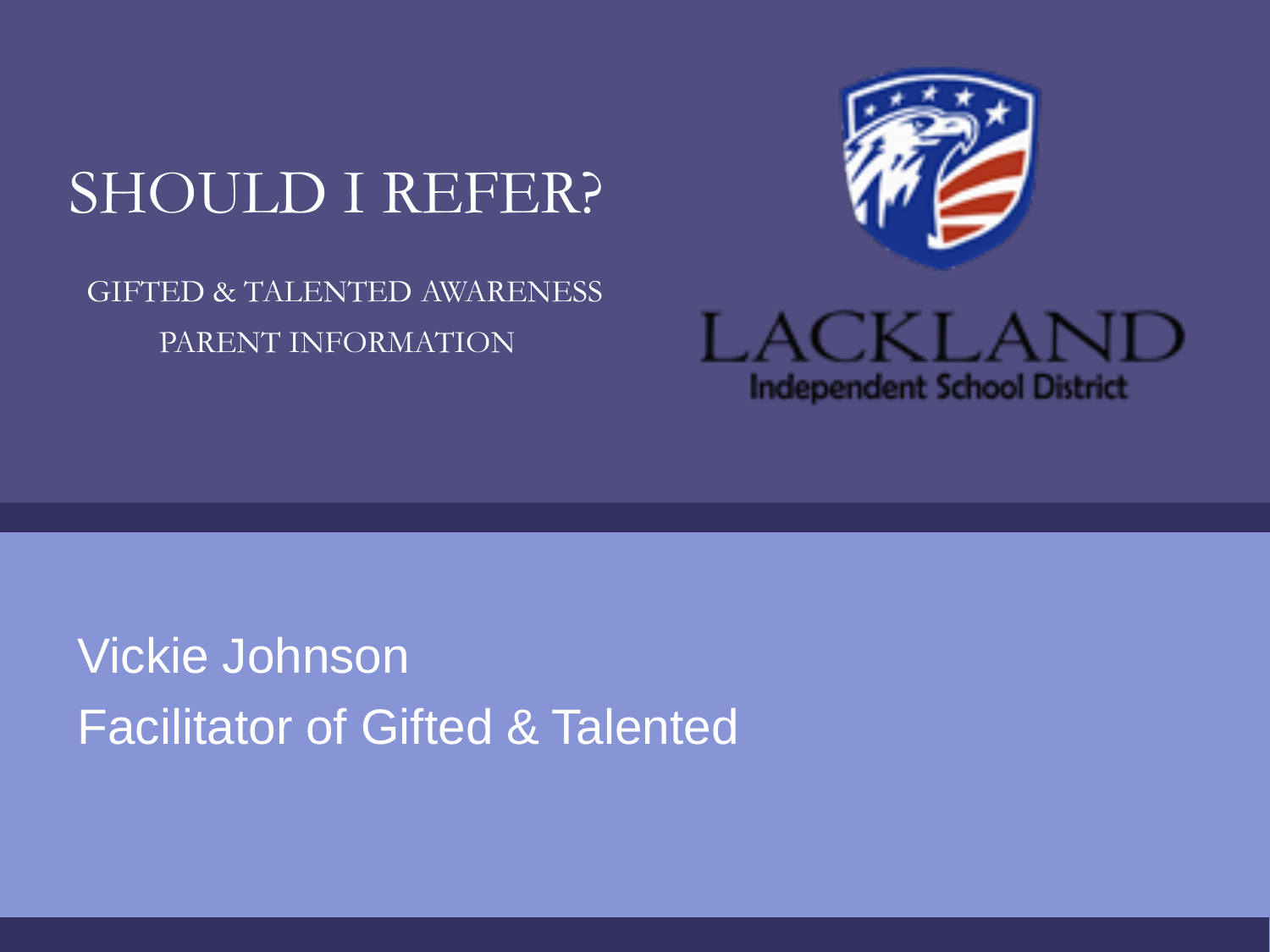# AGENDA



#### What is Gifted?



What is the process for G/T referral and assessment?



How are G/T students served in Lackland ISD?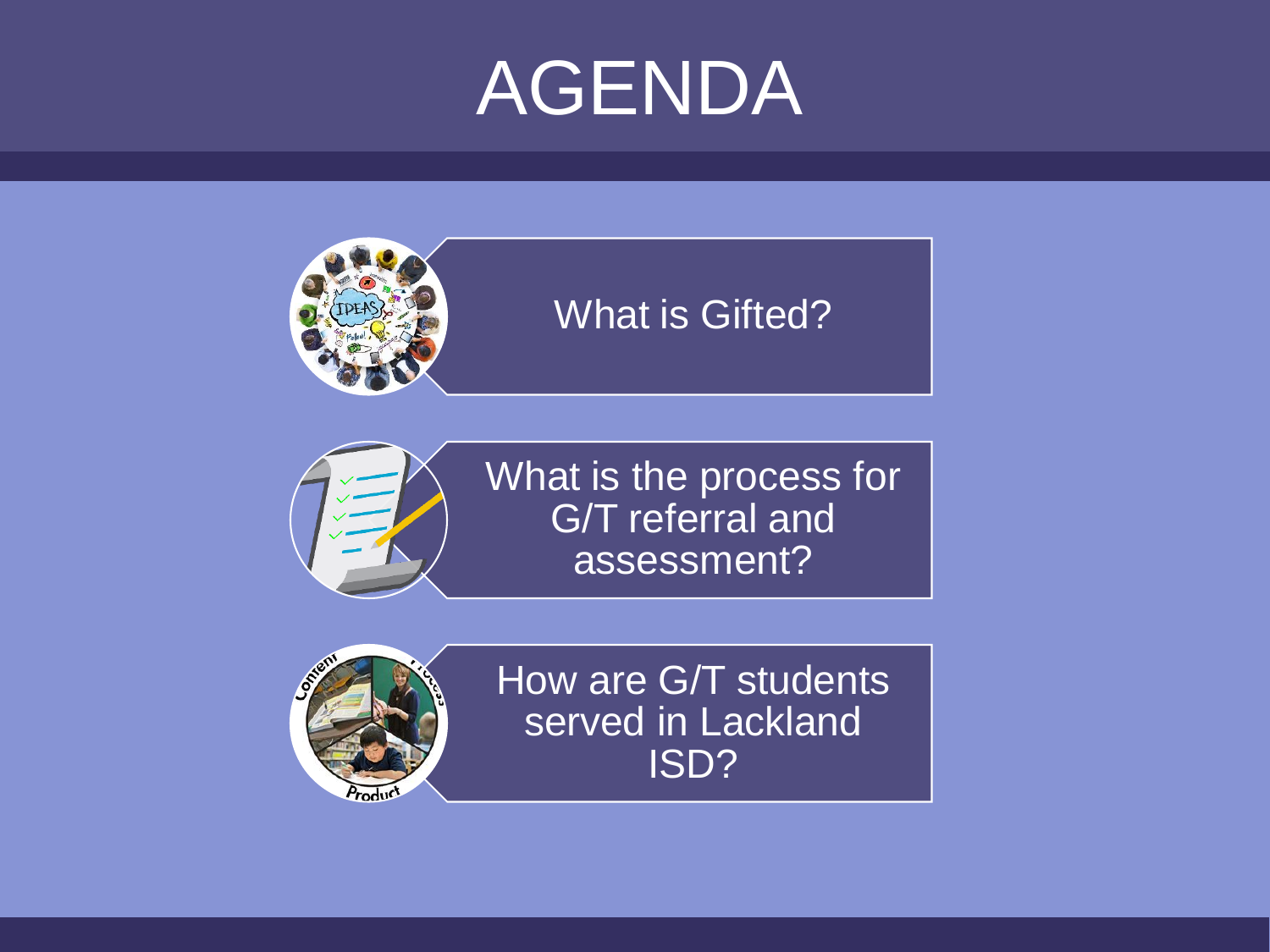#### WHAT IS GIFTED AND TALENTED (G/T)?

According to the Texas Education Code 29.121, gifted and talented refers to a child who performs or shows the potential of performing at a remarkably high level of accomplishment when compared to others of the same age, experience, or environment. The child also exhibits an unusual capacity for leadership or high-performance capability in an intellectual, creative, or artistic area.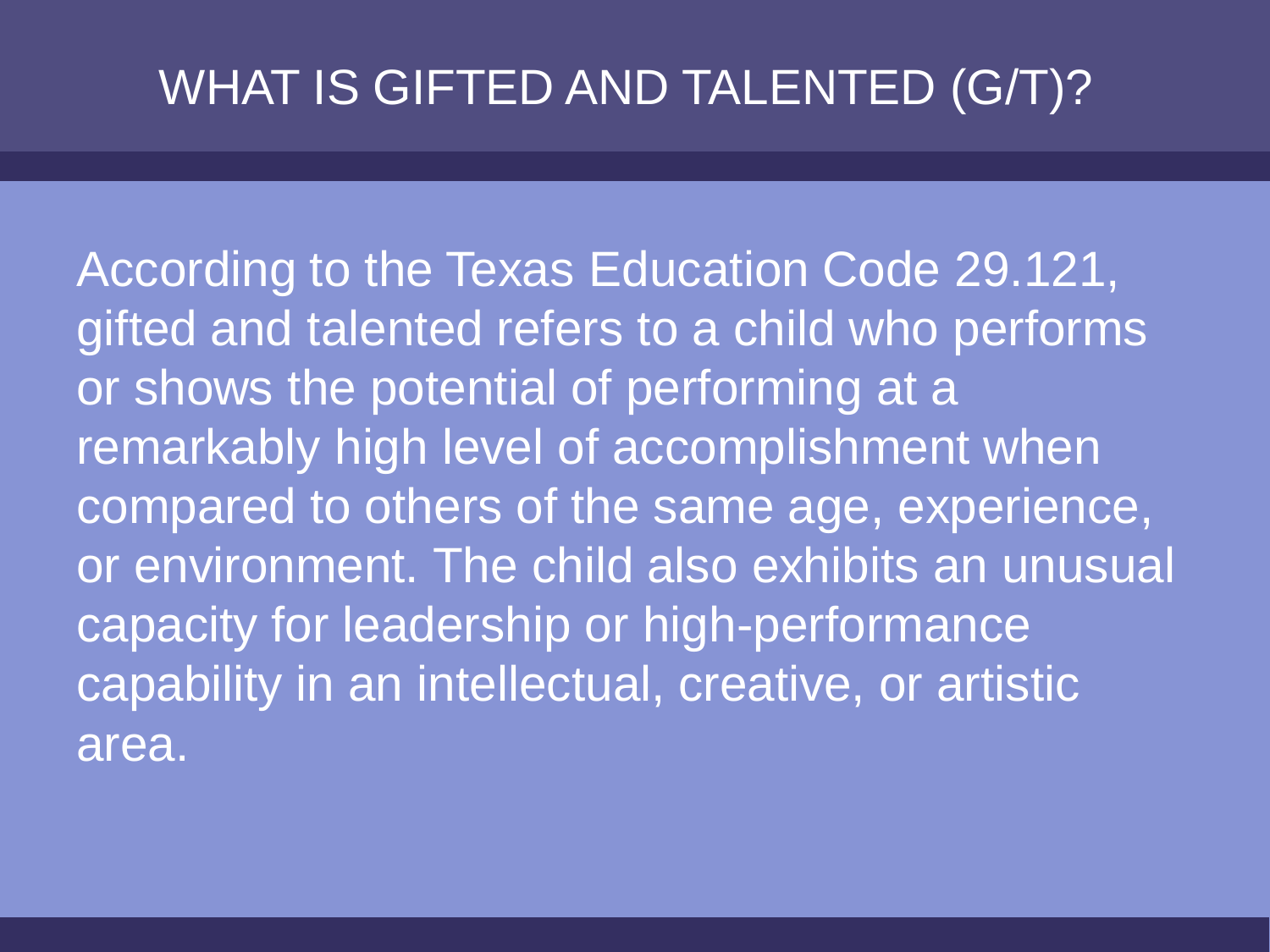The state's goal for G/T students is to ensure that those students who participate in G/T services demonstrate skills in self-directed learning, thinking, research, and communication. G/T students develop innovative products and sophisticated performances that reflect individuality and creativity and are targeted to an audience outside the classroom.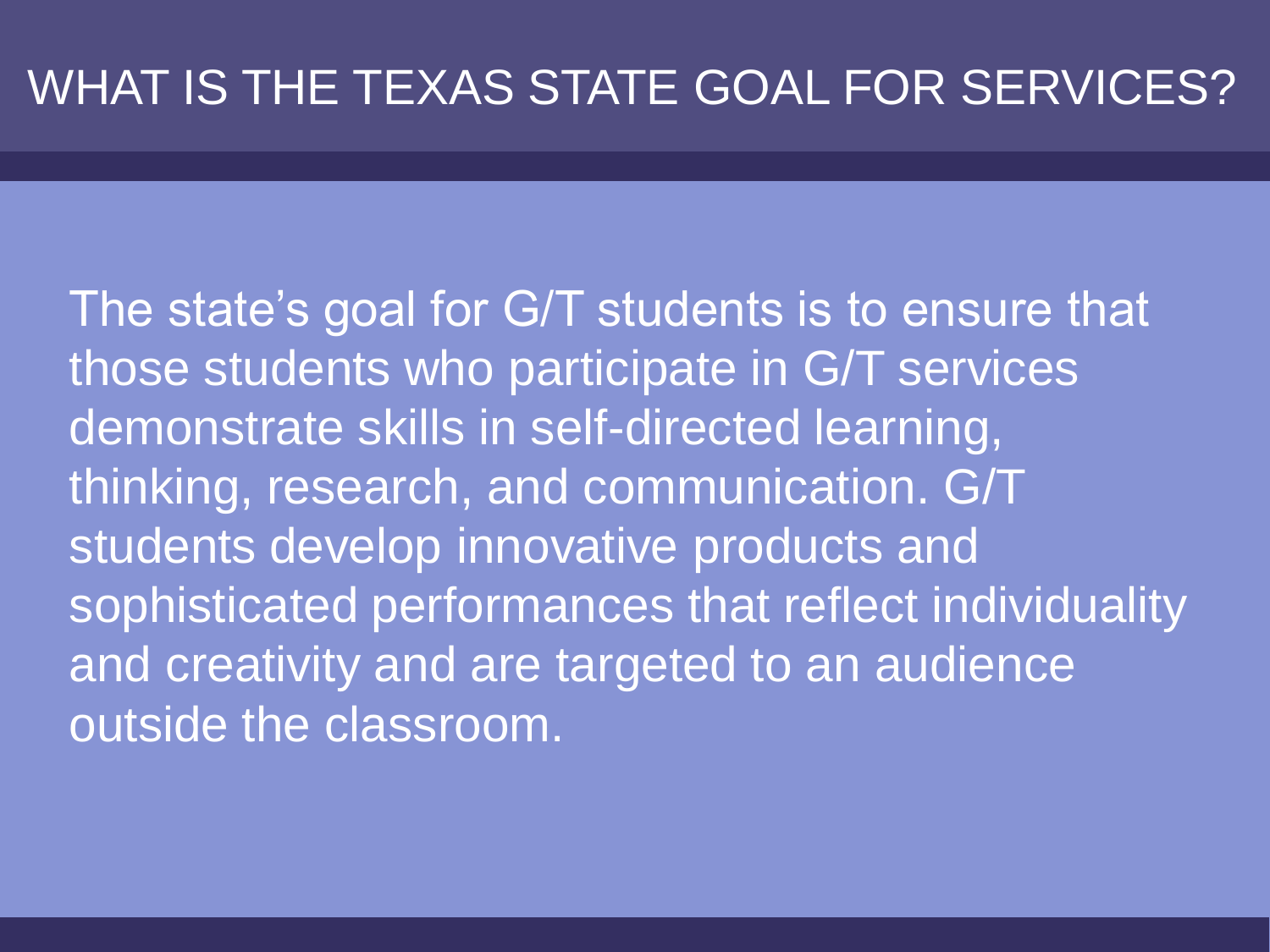#### WHAT ARE SOME CHARACTERISTICS OF A GIFTED CHILD?

It is important to note that there are not one or two characteristics that an educator can point to in order to say that a student is gifted – it is a combination of characteristics inclusive but not limited to:

- highly curious
- initiates projects
- discusses things in detail
- draws inferences and grasps underlying principles
- highly creative
- extraordinary memory as compared to peers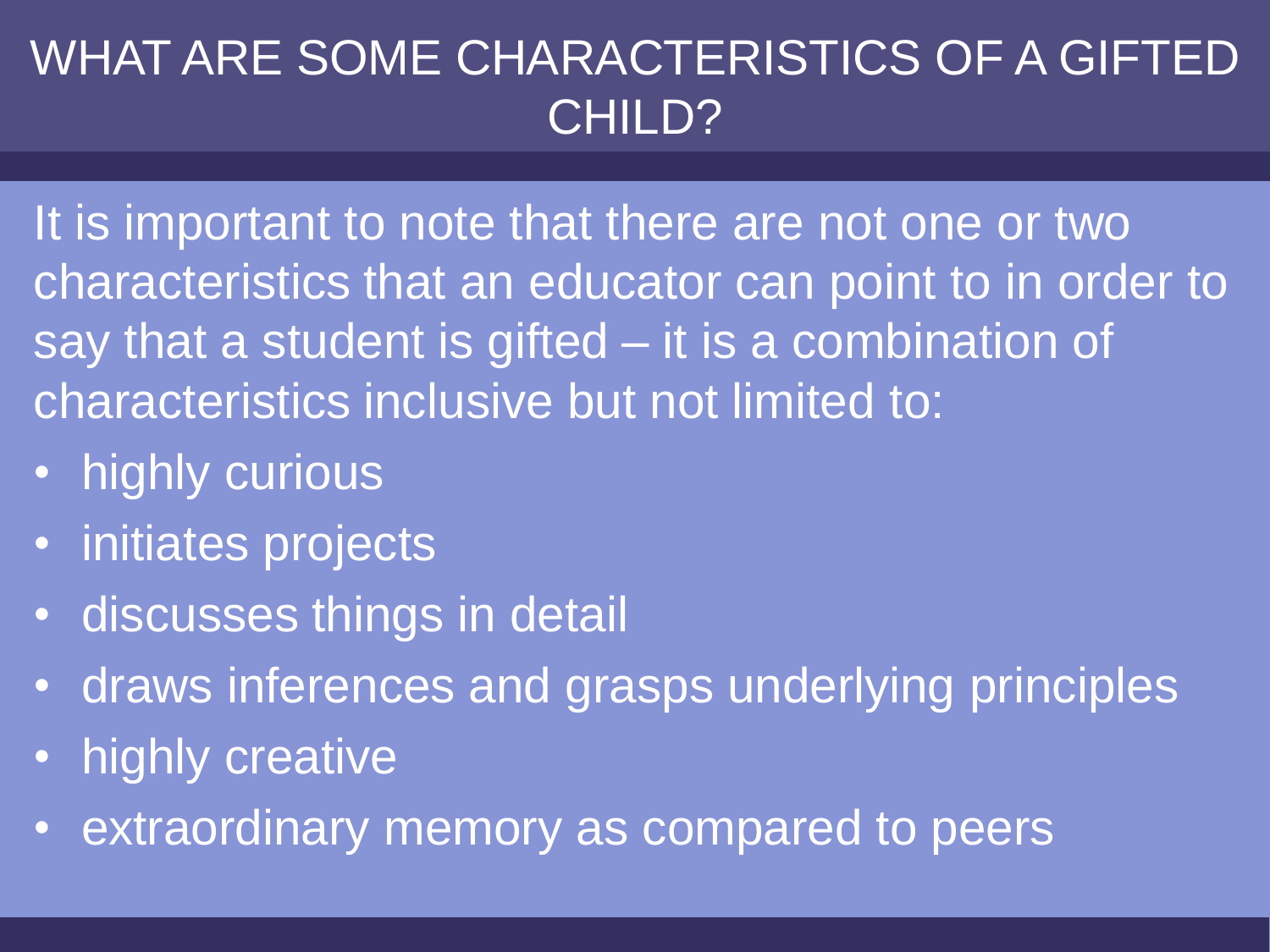## BRIGHT CHILDREN AND GIFTED CHILDREN

| <b>Bright Child</b>          | <b>Gifted Child</b>               |
|------------------------------|-----------------------------------|
| Know the answers             | Asks the questions                |
| Is interested                | Is highly curious                 |
| Is attentive                 | Is mentally & physically involved |
| Has good ideas               | Has wild, silly ideas             |
| <b>Works hard</b>            | Plays around, yet tests well      |
| Answers the questions        | Discusses in detail               |
| Top group                    | Beyond the group                  |
| <b>Listens with interest</b> | Shows strong feelings/opinions    |
| Learns with ease             | Already knows it                  |
| 6-8 repetitions for mastery  | 1-2 repetitions                   |
| <b>Understand ideas</b>      | <b>Constructs abstractions</b>    |
| <b>Good memorizer</b>        | Good guesser                      |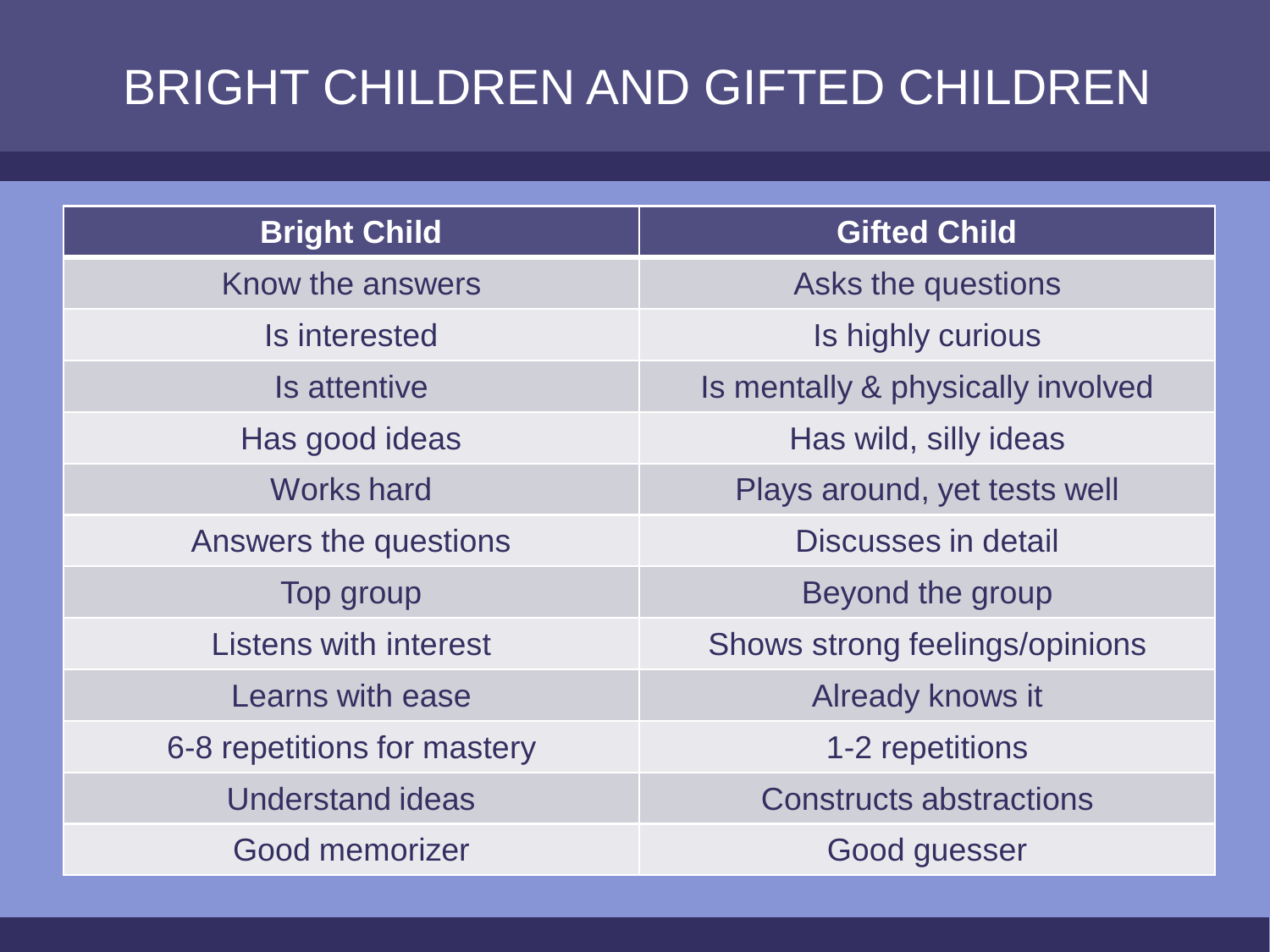### HOW ARE STUDENTS IDENTIFIED AS G/T?

Identification as G/T begins with a parent/guardian, teacher, counselor, administrator, or other interested persons referring a student for G/T testing. All referred students are tested for G/T services using data from several quantitative and qualitative assessments to identify students who exhibit potential and/or perform at levels significantly beyond the norm in areas of superior cognitive ability and/or specific academic achievement.

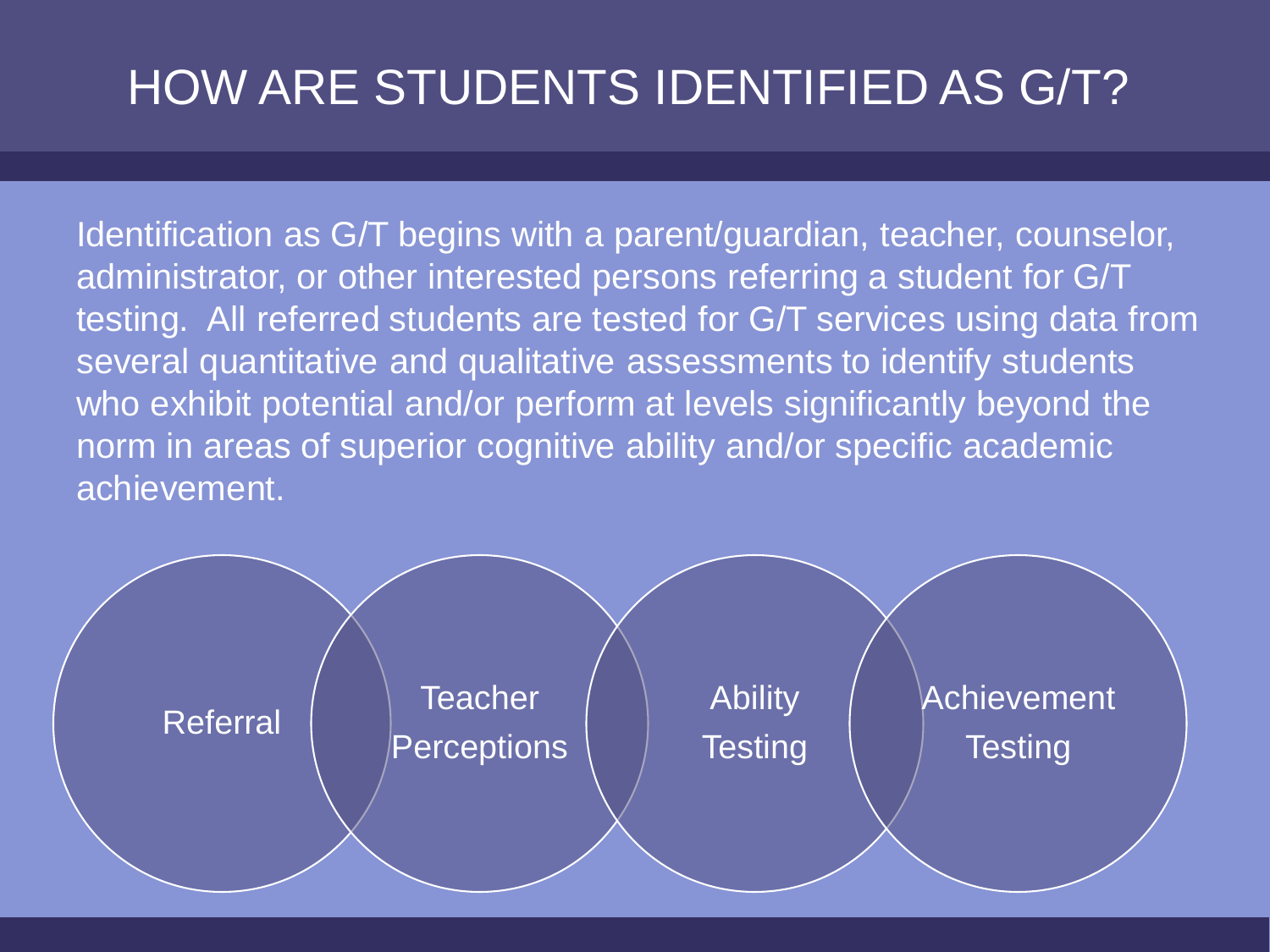#### WHEN IS THE STUDENT REFERRAL WINDOW?

The advertised referral window is typically the first twelve weeks of the academic year. Dates for the referral testing period will be published via multiple outlets such as the campus marque, weekly enewsletter, and a message on the Remind app from the administrator and/or classroom teachers.

G/T Identification Process Timeline for Spring 2021 Testing\*

- 9/10/2020 Referral Window Opens (Grades K-12)
- 11/30/2020 Referral Window Closes (Grades K-12)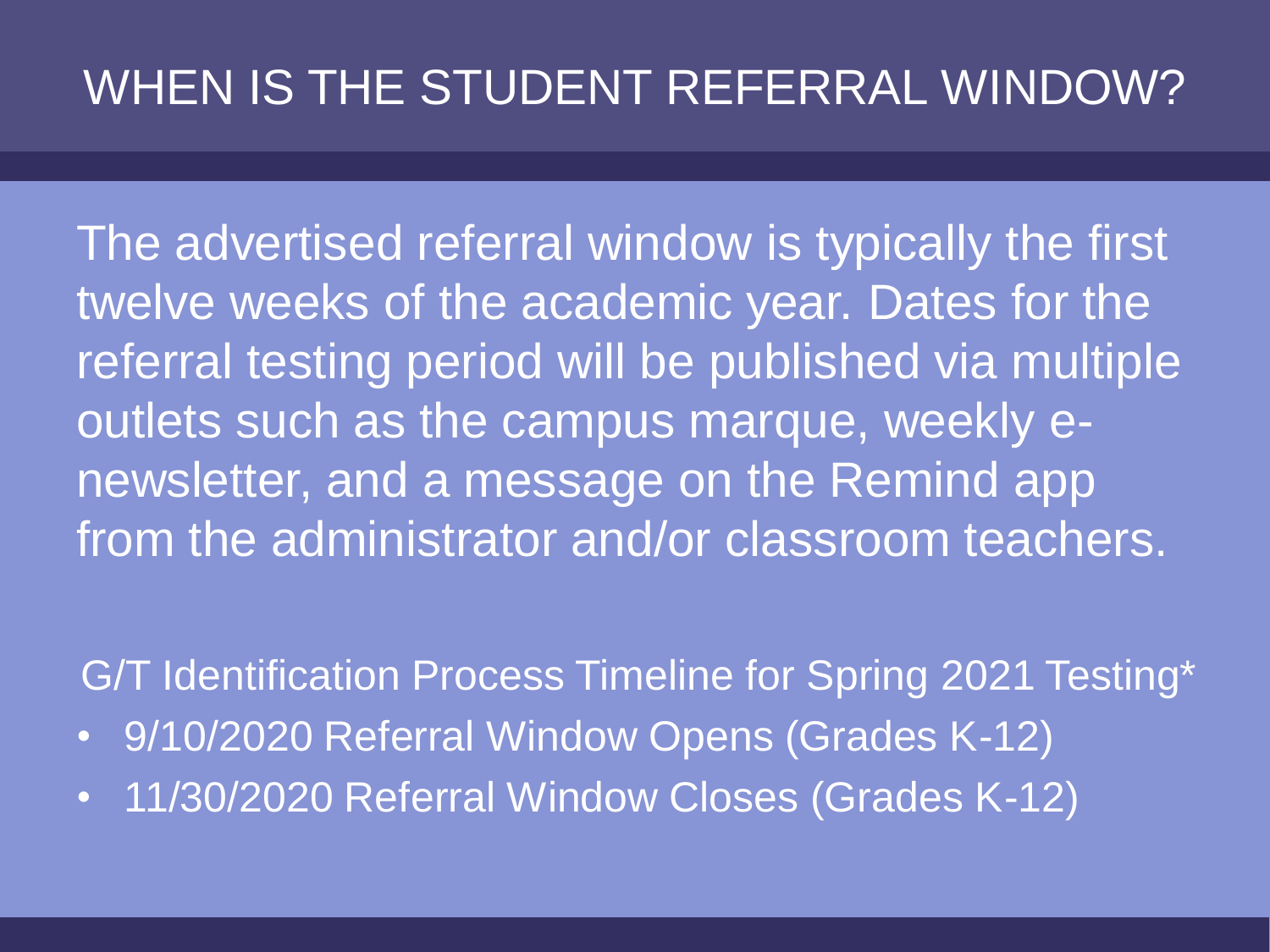# WHERE CAN I GET THE REFERRAL FORM?

#### G/T Referrals (on Lackland ISD website):

[https://www.cognitoforms.com/LacklandISD1/GiftedAn](https://lacklandisdtx-my.sharepoint.com/personal/johnson_v_lacklandisd_net/Documents/Desktop/Fianl%20Parent%20awareness.pptx?web=1) dTalentedProgramReferralForm

- Hard copy forms will be available in the campus office
- Referrals will be posted in the Lackland Newsletter
- Request referral from Gifted Facilitator
- Scan QR code

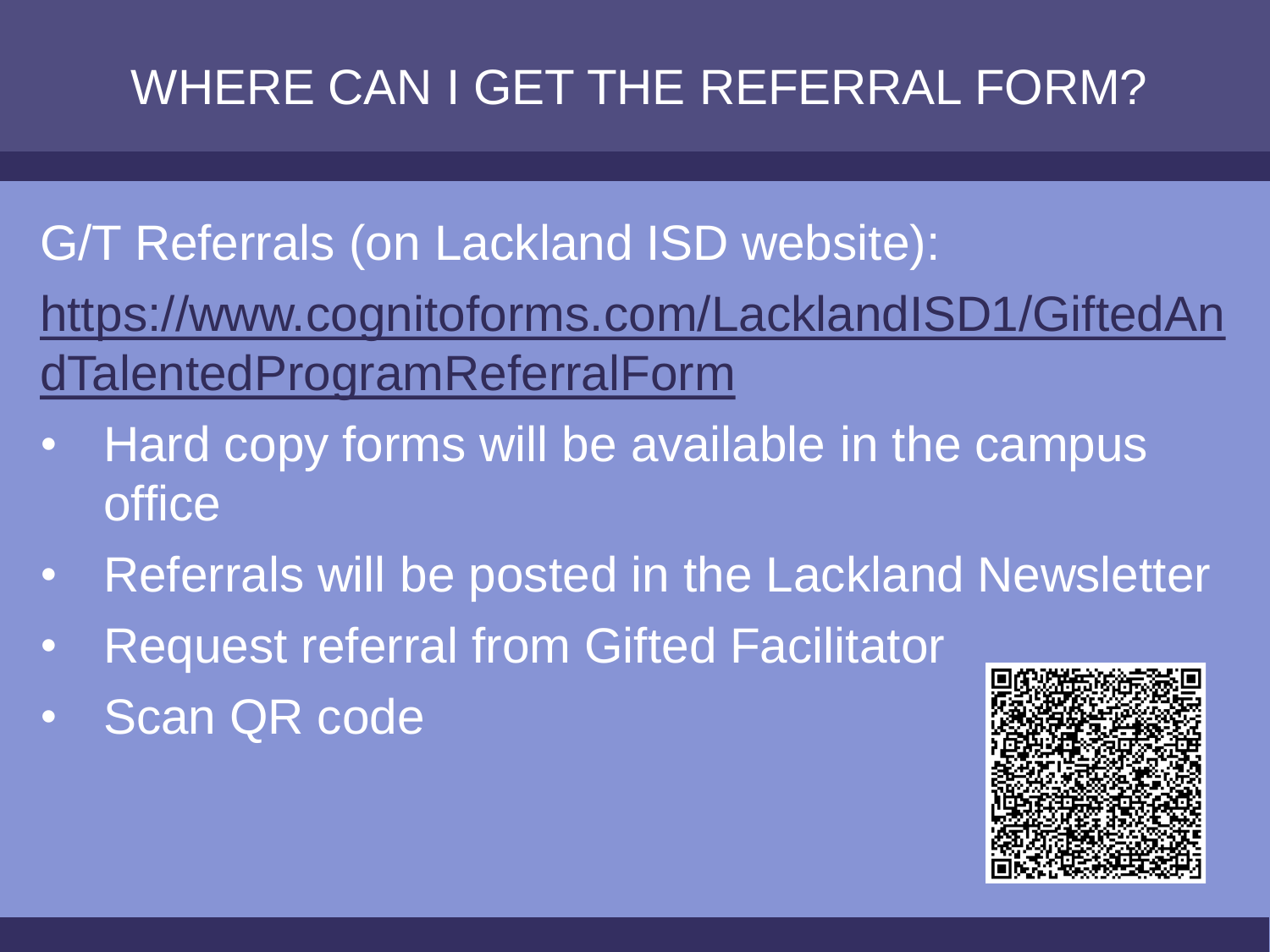#### HOW WILL YOU ASSESS MY CHILD?

#### 2020 - 2021 G/T Identification & Assessment Process



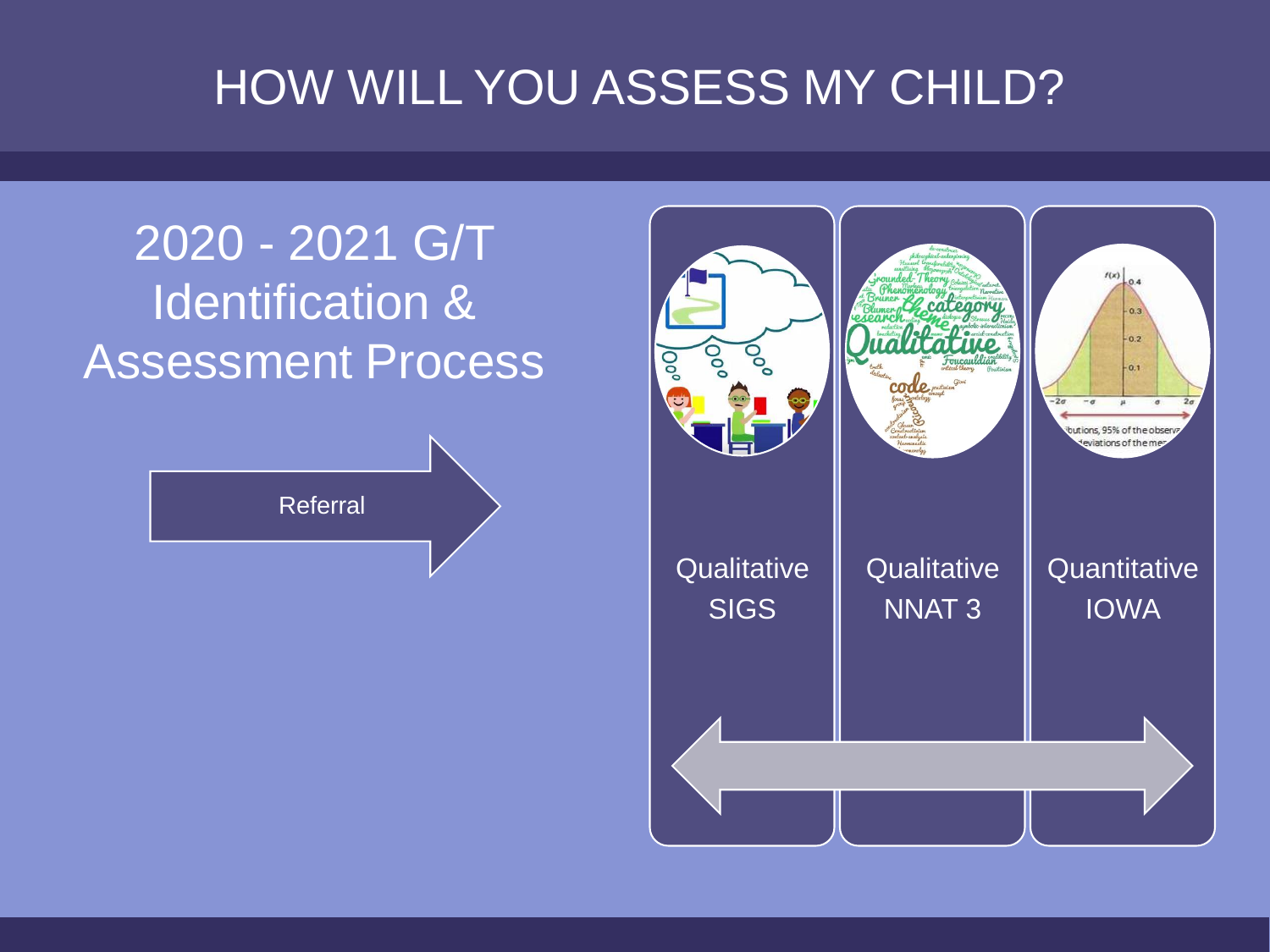#### DO I NEED TO PREPEARE MY CHILD FOR THE ASSESSMENTS? **NO!!!!!!!**

# However, the following can help strengthen any student's academics:

#### **READ:**

Read as much as possible, as early as possible.

#### **STOP:**

Stop answering questions – help them think through problems and answer their own question.

#### **CONNECT:** Connect studies to your child's interests to keep them motivated.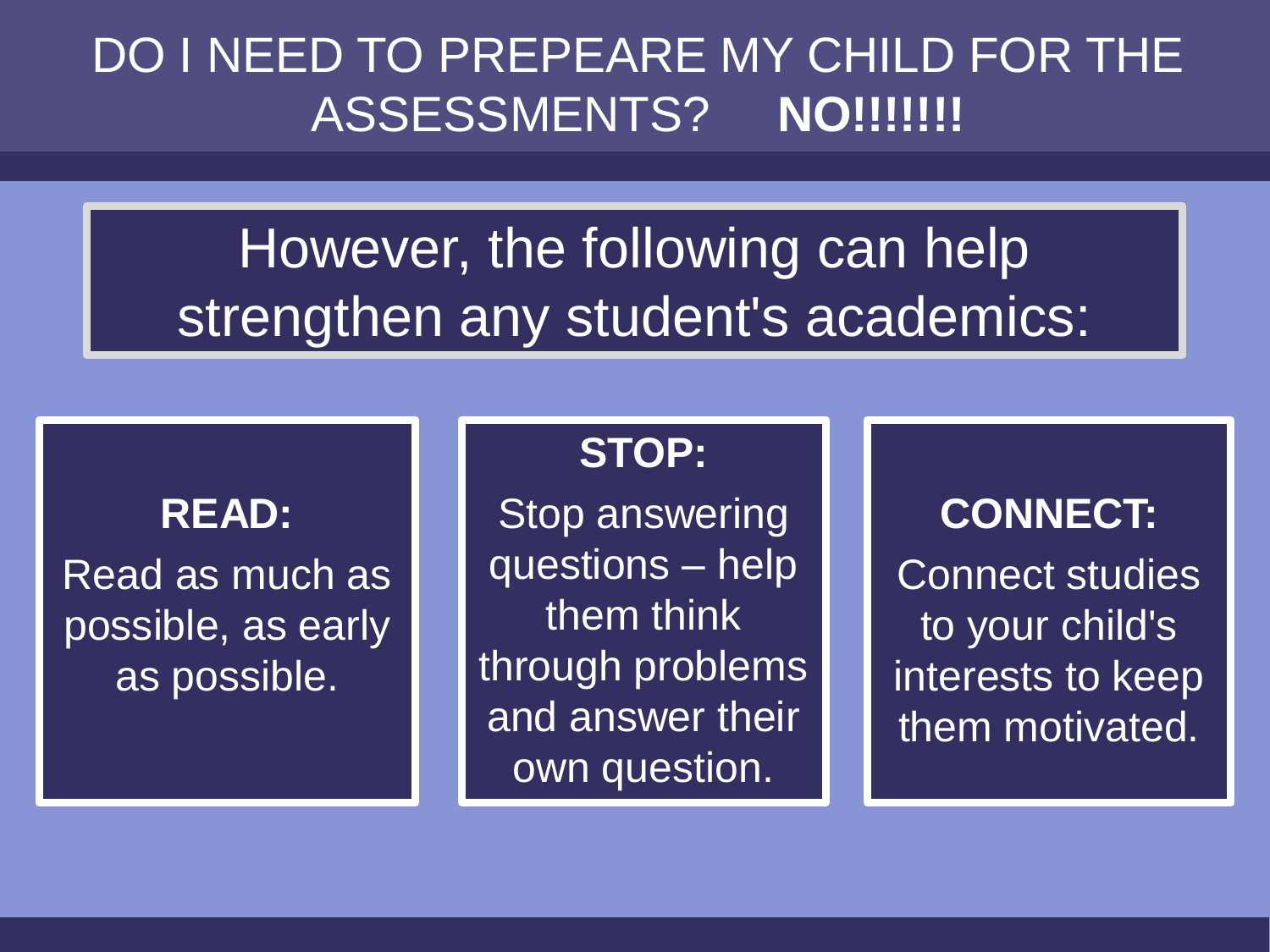#### WHERE WILL MY CHILD BE ASSESSED?

#### Students referred on or before November 30, 2020 will be assessed during the 2020-2021 school year during weekdays, on their campus.

\* due to COVID-19 concerns, testing location is subject to change.

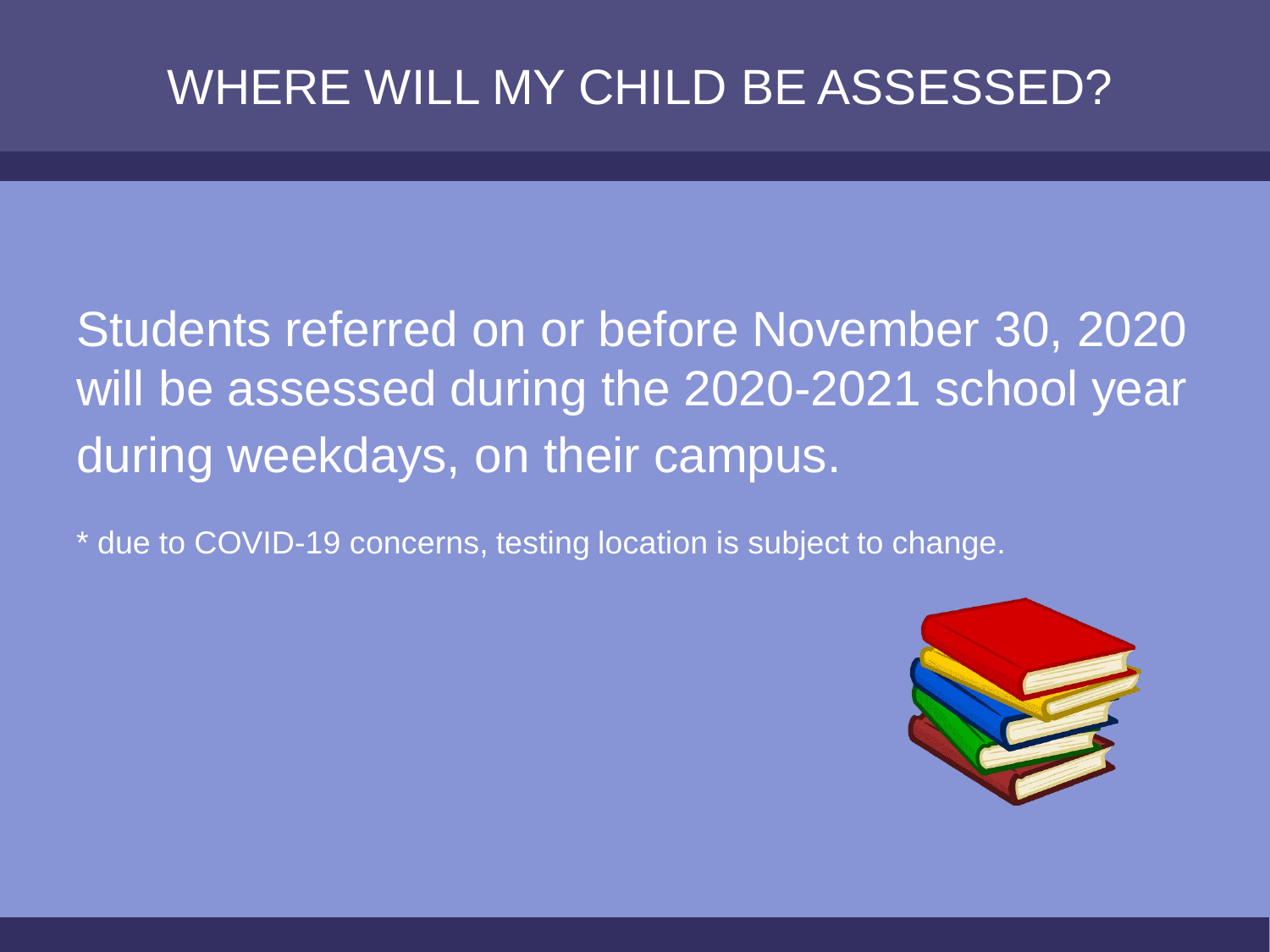# HOW IS DATA REVIEWED FOR IDENTIFICATION?

#### Data is shared with the G/T Identification Committee



#### Committee reviews data and determines eligibility



If your child has been tested previously, we will review and consider all assessment

data conducted.



Parents are notified of the G/T Identification Committee's decision in the spring upon completion of all testing.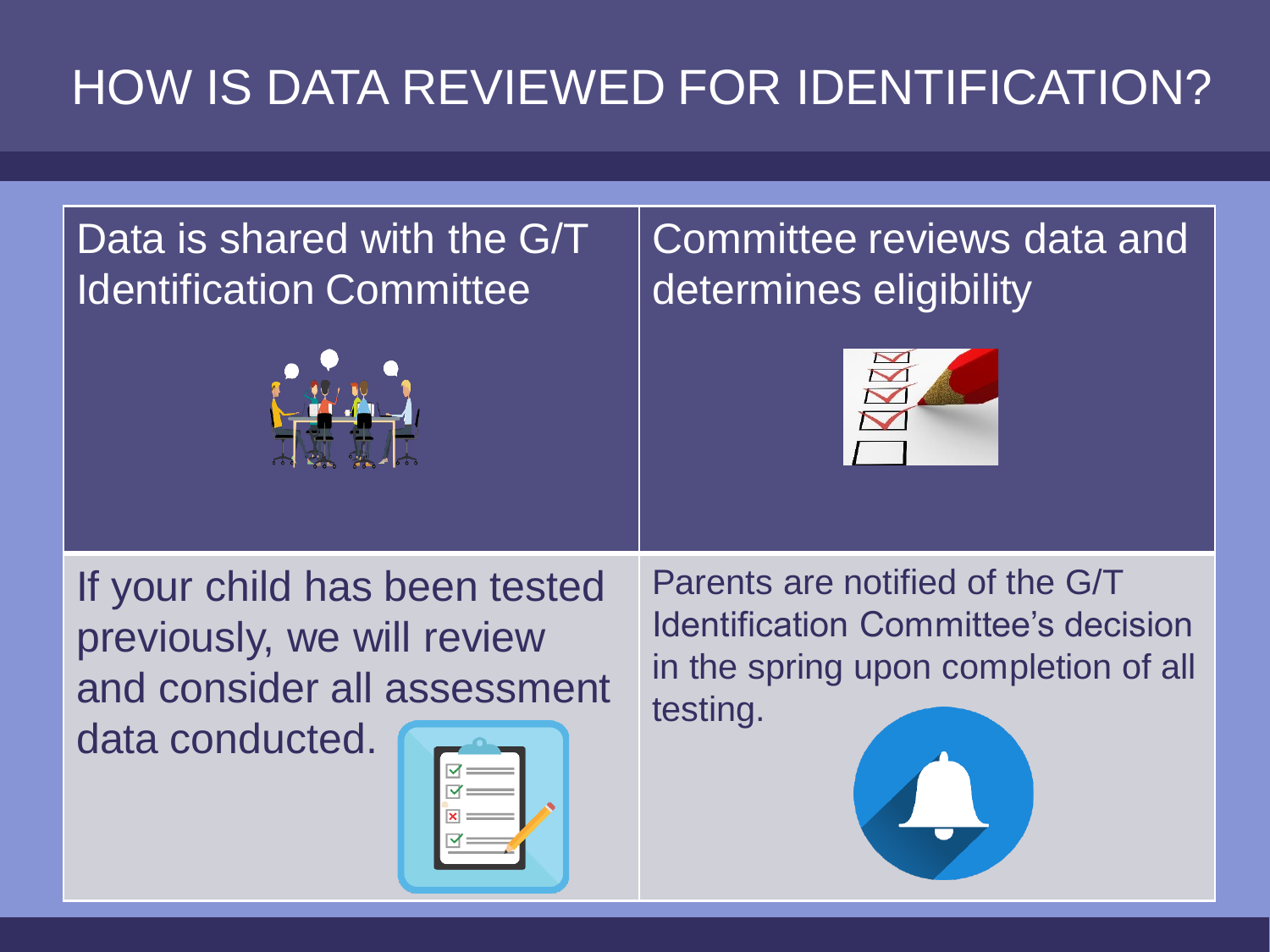I AM NEW TO LACKLAND ISD, AND MY CHILD WAS IDENTIFIED AS GIFTED IN ANOTHER DISTRICT. IS HE/SHE AUTOMACTICALLY RECIEVIENG GIFTED SERVICES?

Students enrolling in Lackland ISD shall receive G/T service that were identified as G/T in a previous school district based on educational assessments conducted at the sending district including written parent permission and PIEMS verification. This does **not** preclude Lackland ISD from administering subsequent testing to ensure appropriate placement of the student.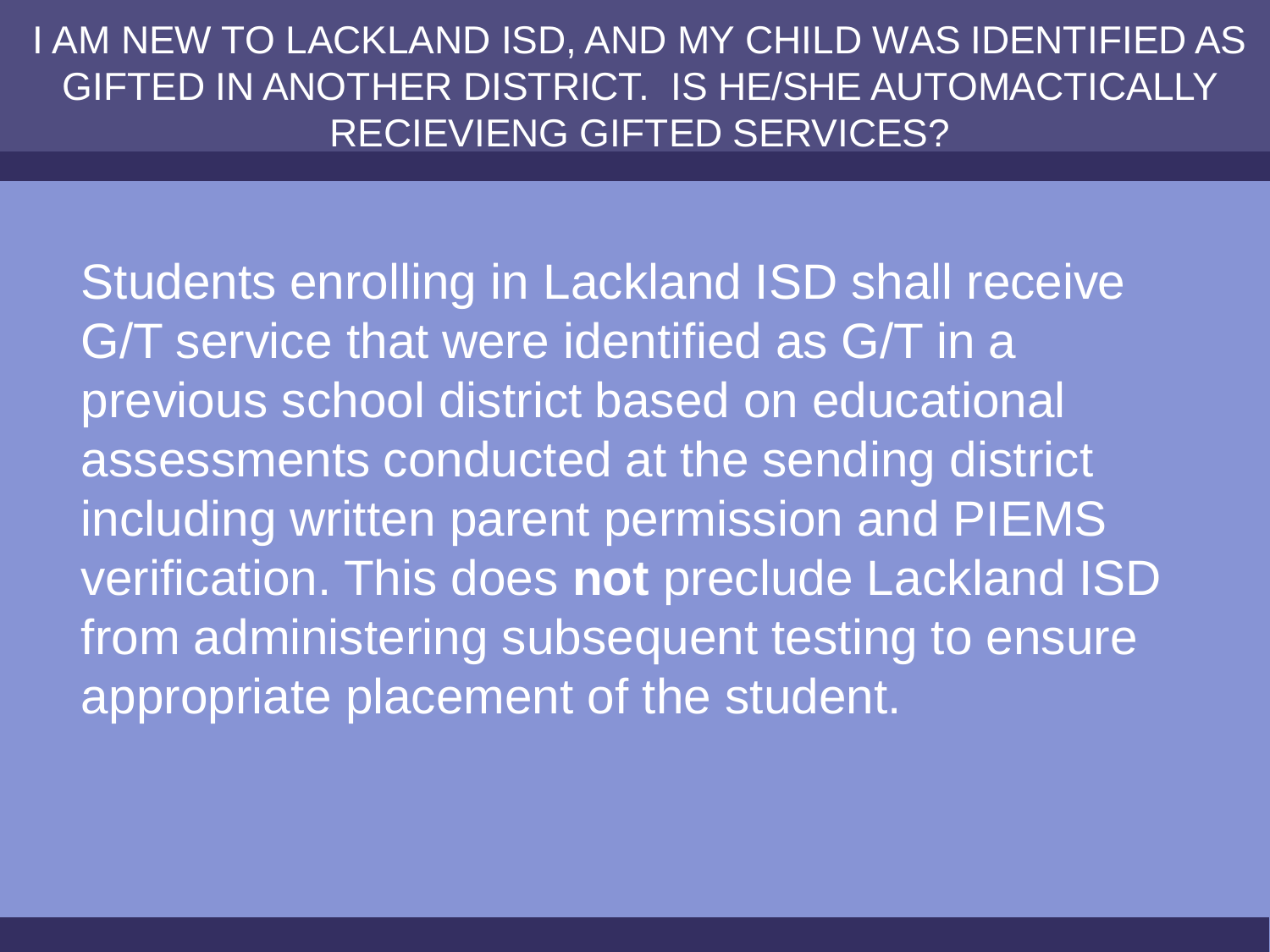#### I AM NEW TO LACKLAND ISD AND WOULD LIKE TO HAVE MY STUDENT TESTED FOR G/T.

Parents/Guardians of students enrolling in Lackland ISD from an out-of-state school, a private school, and/or home school will have the opportunity to refer their child for G/T testing following the G/T calendar of events.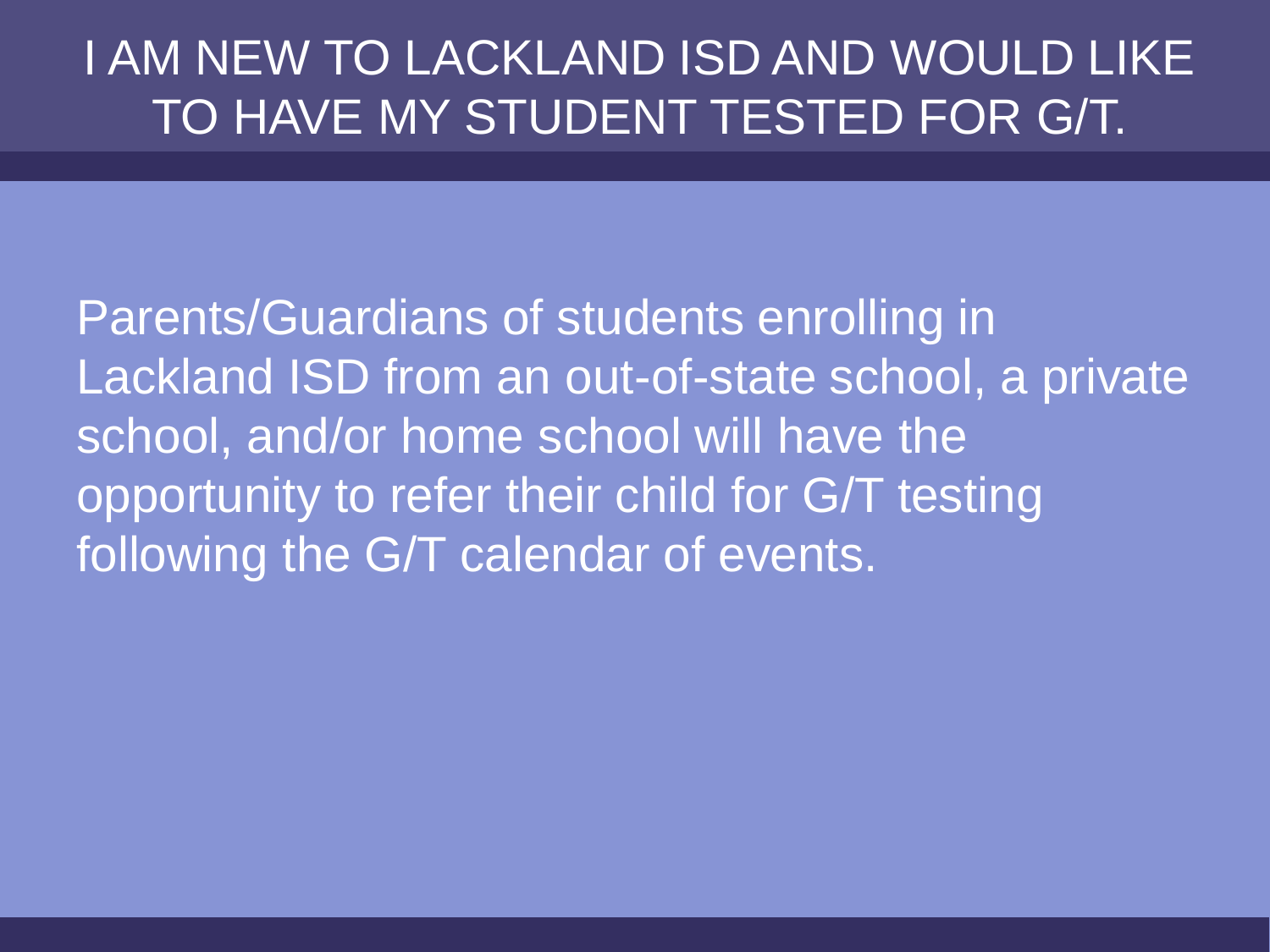#### DOES MY CHILD HAVE TO RE-QUALIFY ONCE HE/SHE MOVES FROM ELEMENTARY TO MIDDLE SCHOOL?

# No, identified students receive services from one grade to the next.

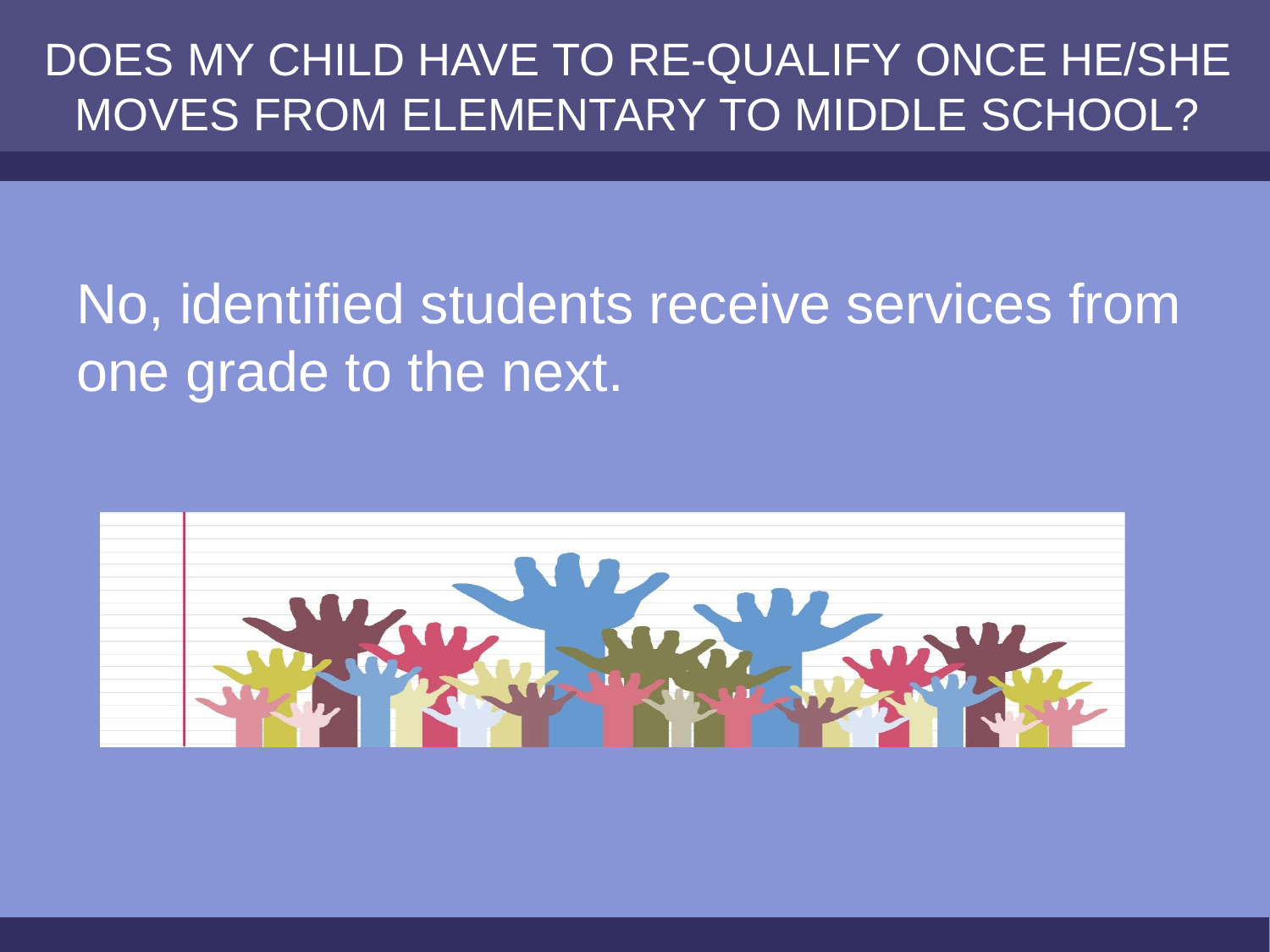#### HOW MANY STUDENTS ARE ACCEPTED TO RECEIVE G/T SERVICES?

- G/T identification does **not** involve a quota.
- All students who qualify under district guidelines will be eligible to receive service.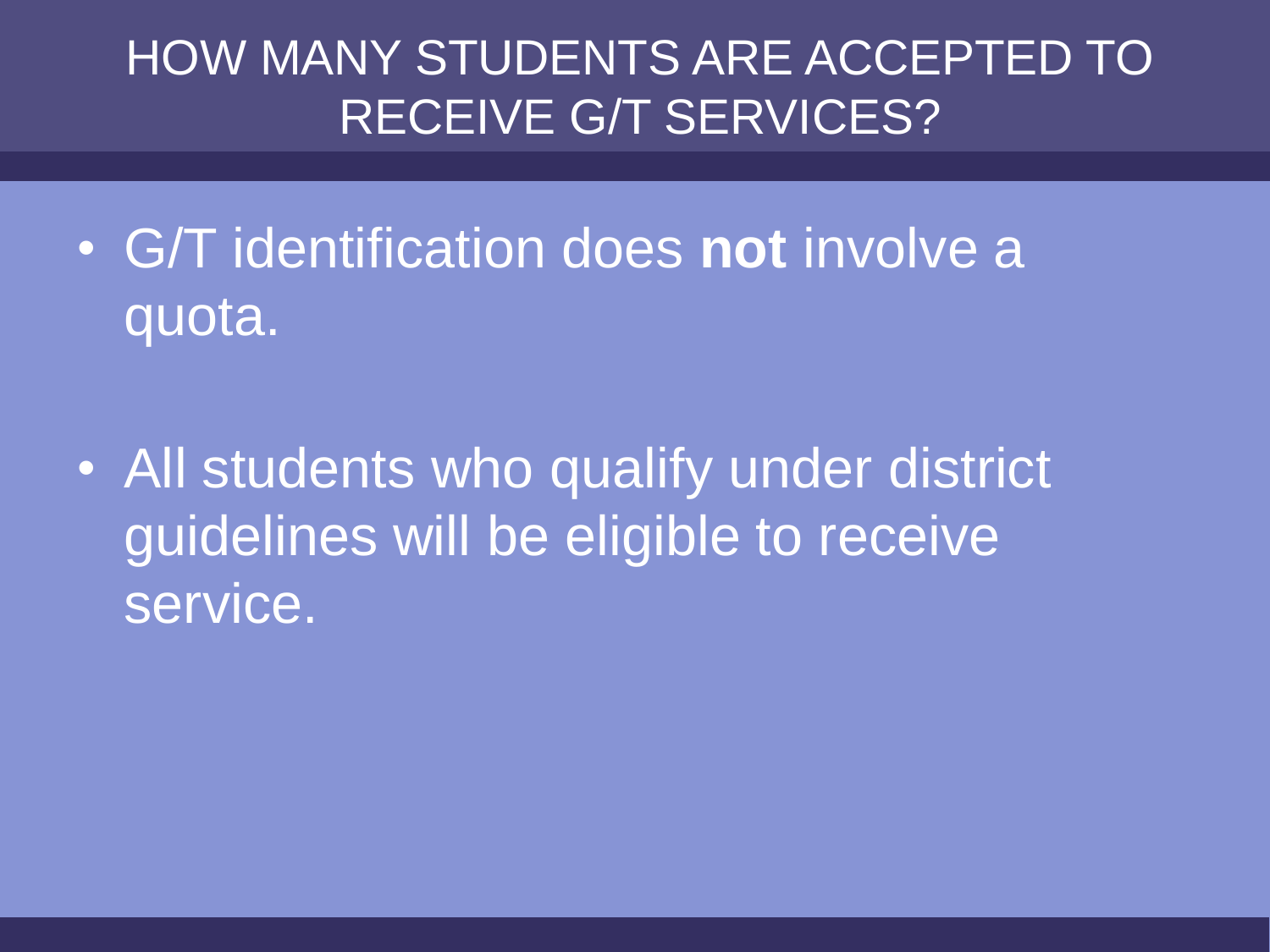#### WHEN WILL I FIND OUT THE DECISION?

# Kindergarten Notification Letters

- February 26, 2021
- Grades 1-12 Notification Letters
- March 15, 2021

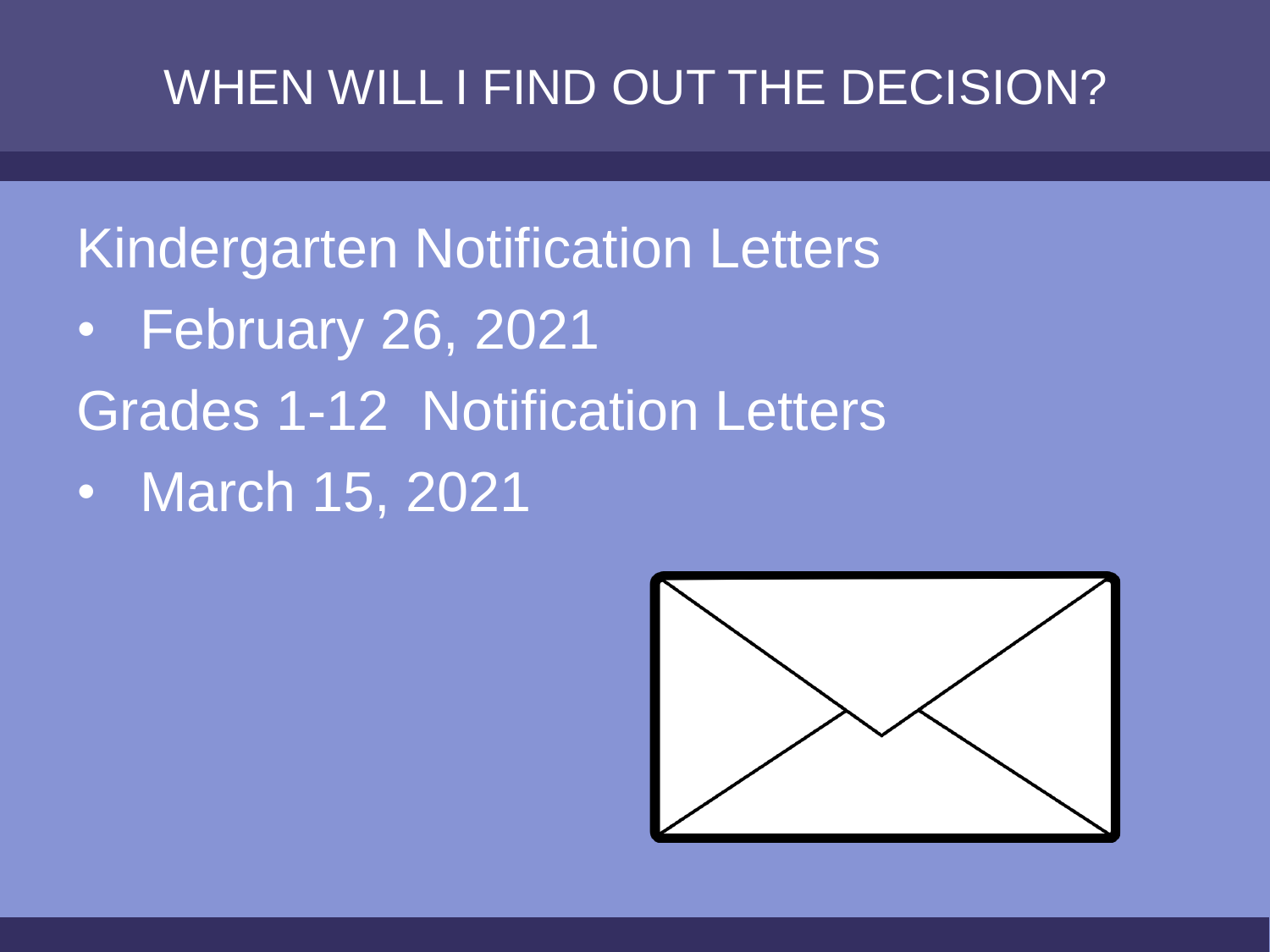#### MY CHILD MET THE CRITERIA - NOW WHAT?

- Students who meet criteria, in grades 1-12, will begin receiving G/T services in August of the following school year.
- Kindergarten students will receive services on March 1<sup>st</sup> of the current school year.

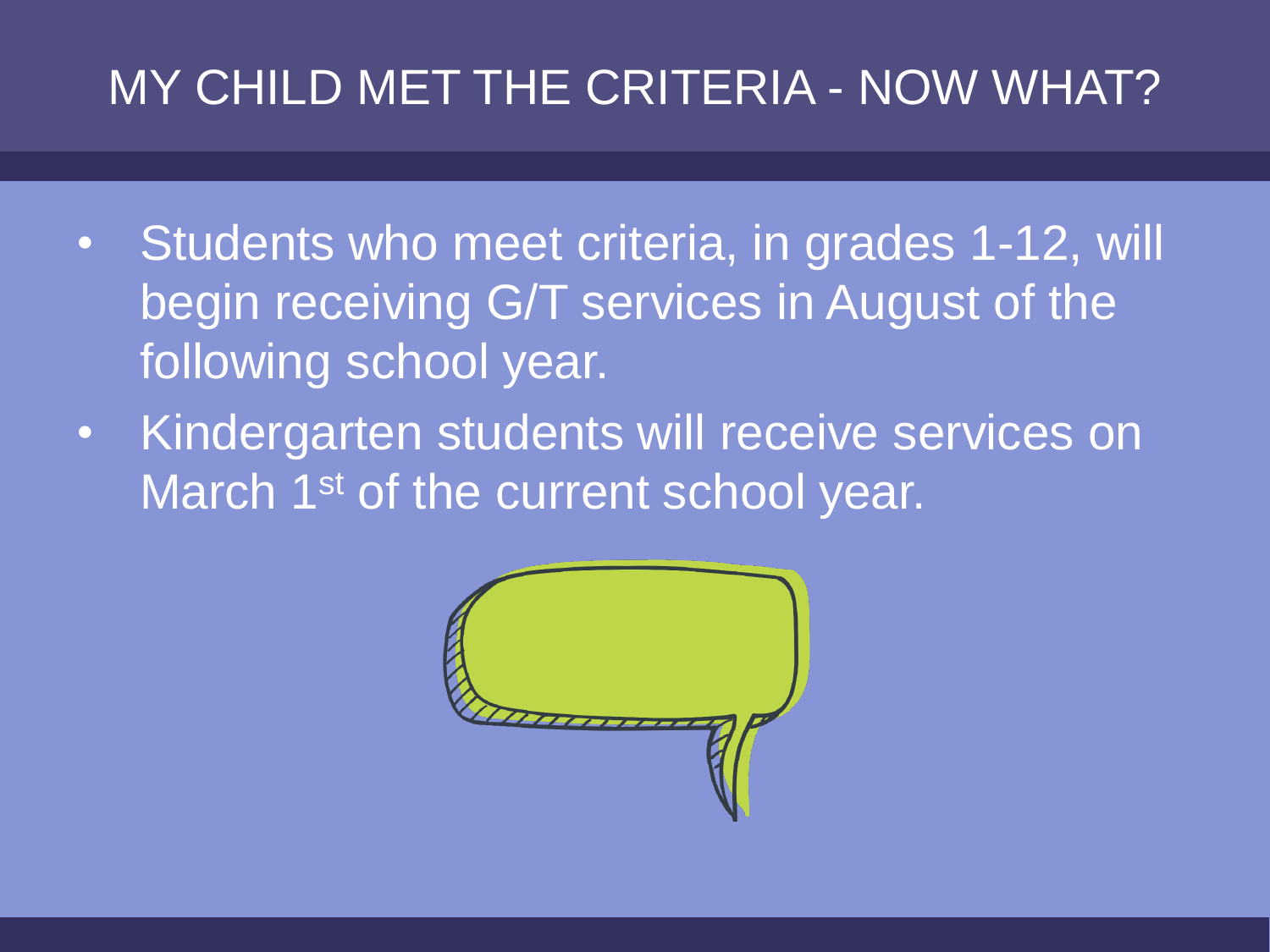#### HOW ARE ELEMENTARY GIFTED STUDUDENTS SERVED?

G/T students on the elementary campus are served in the regular - education classroom with a teacher trained in gifted and talented education.

- These teachers work to differentiate curriculum instruction, and assessment for gifted students.
	- Students learn:
		- Texas Essential Knowledge and Skills (TEKS) same as other grade level classes
		- Different instructional strategies (differentiation)
		- Open ended
		- Depth and Complexity
		- Flexible groups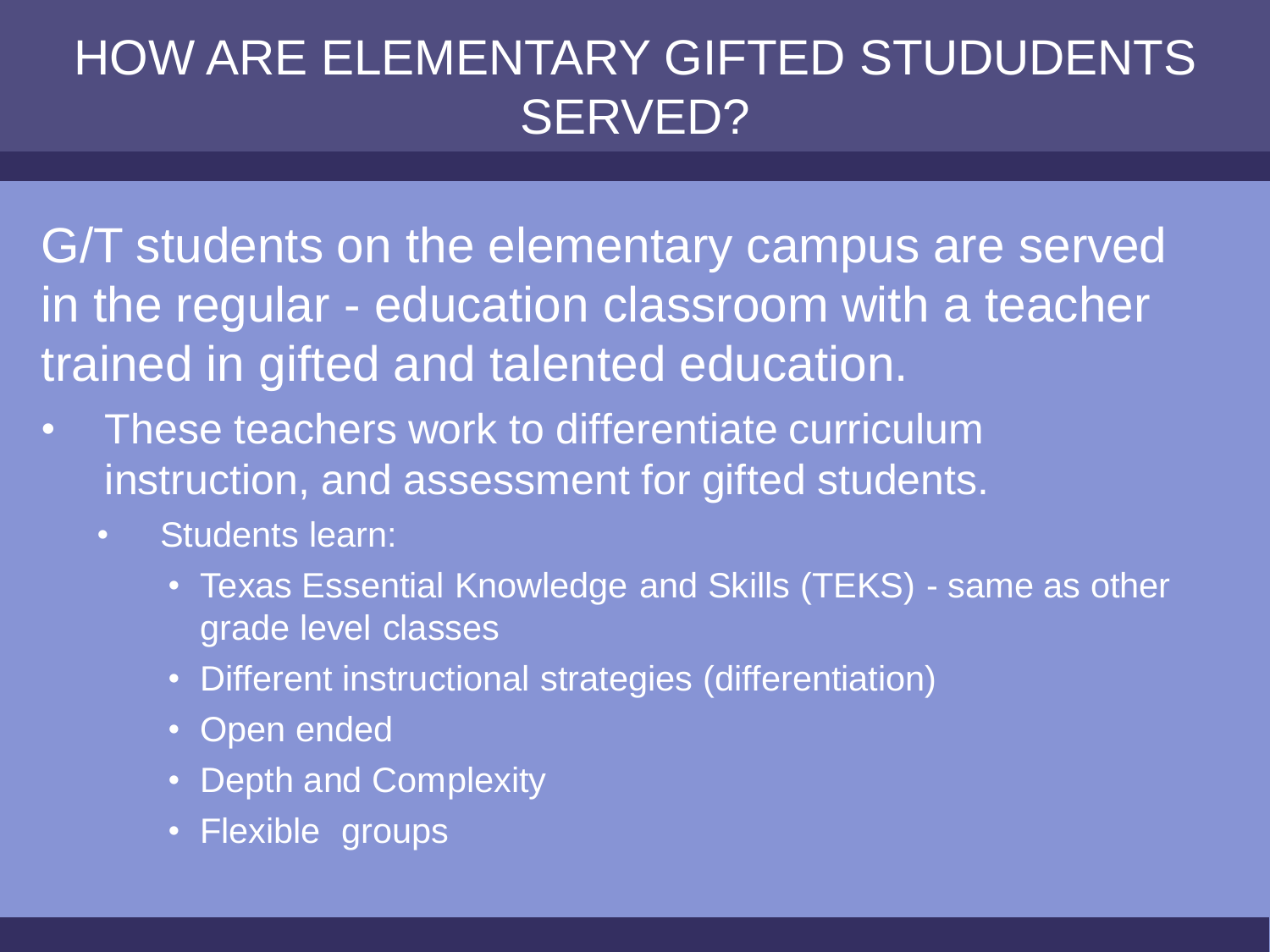#### HOW ARE SECONDARY GIFTED STUDENTS SERVED?

- Secondary G/T students receive services through Advanced Placement (AP) and/or Dual Credit.
	- Honor classes prepare all advanced learners in grades 6-12 for success in either program.
- Teachers that are trained in gifted and talented education will offer differentiated curriculum, instruction, and assessments for gifted students.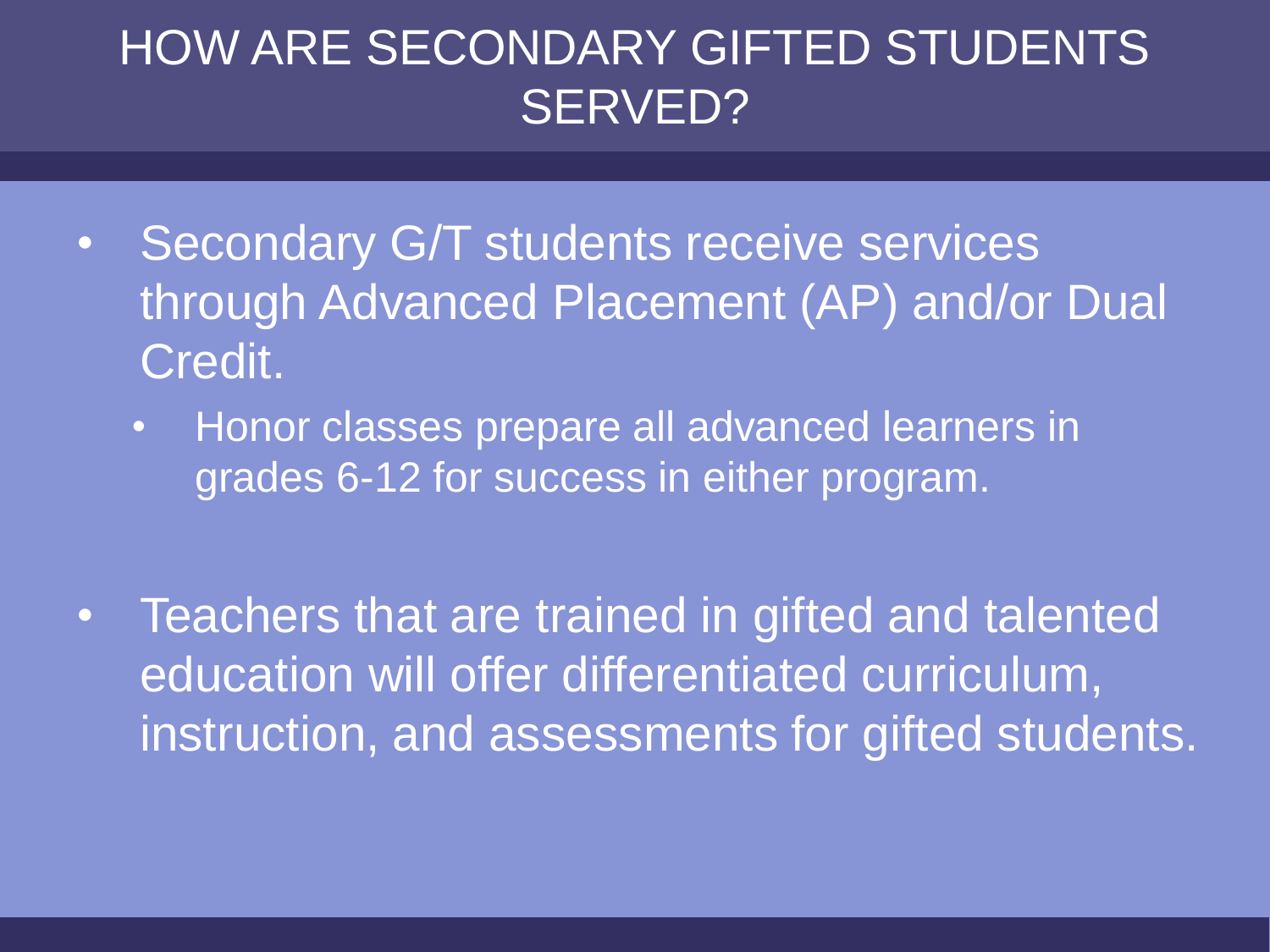#### ARE THERE ADDITIONAL LEARNING OPPORTUNITIES TO G/T STUDENTS OUTSIDE OF THE REGULAR CLASSROOM?

Yes, various academic and athletic competitions that serve as extended learning opportunities may include but are not limited to:

- Duke Identification Program (TIP)
- Academic UIL events
- Robotics
- Various athletic opportunities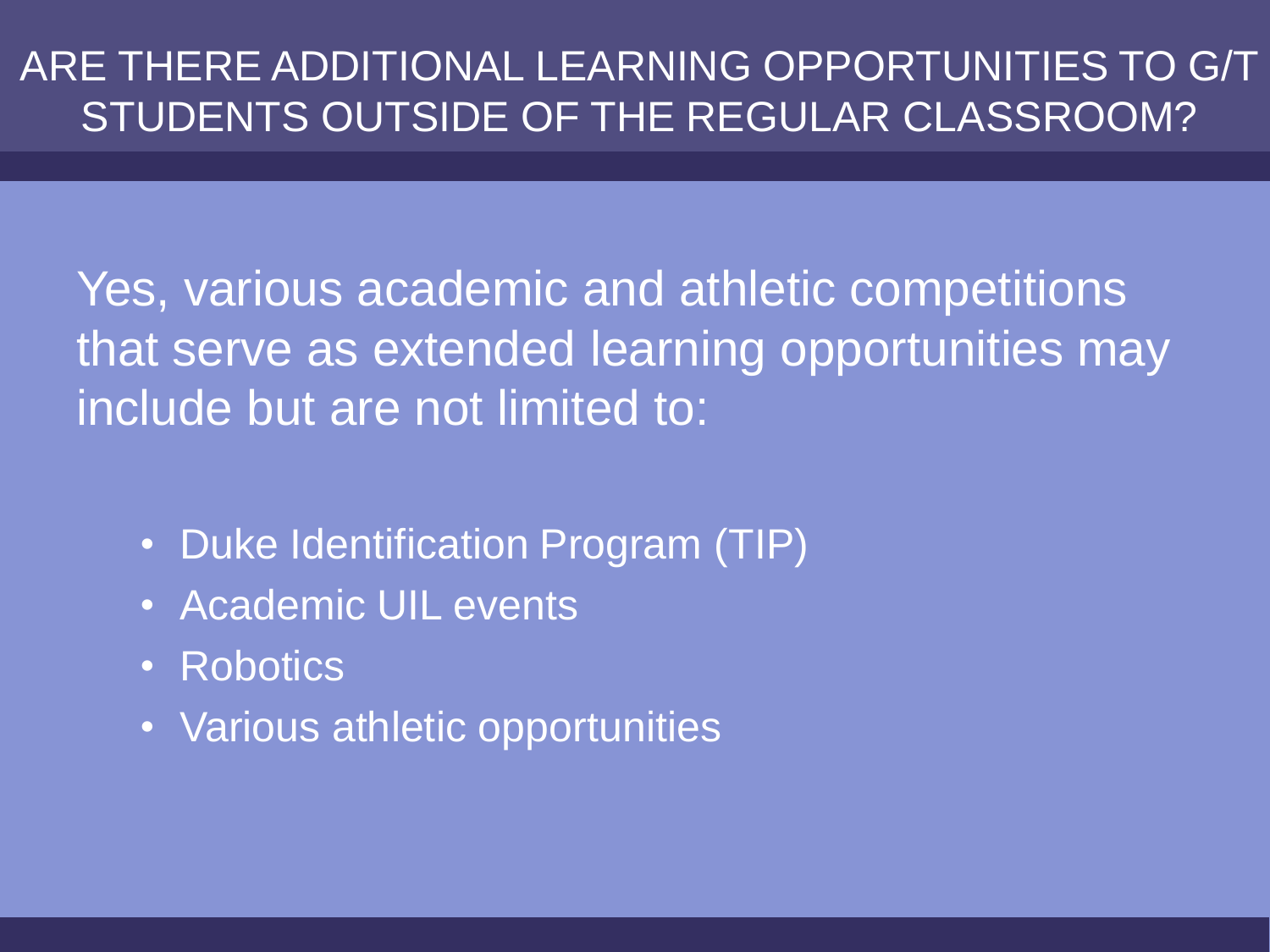#### MY CHILD DID NOT QUALIFY - NOW WHAT?

- It is not unusual for students (especially elementary) to test several times before qualifying.
- Students can be referred every year.
- A parent/guardian or student may request an appeal of a placement decision after receiving a G/T notification letter.
- Appeals shall be made first to the selection committee. Any subsequent appeals shall be made in accordance with the FNG (LOCAL) beginning at Level Two.